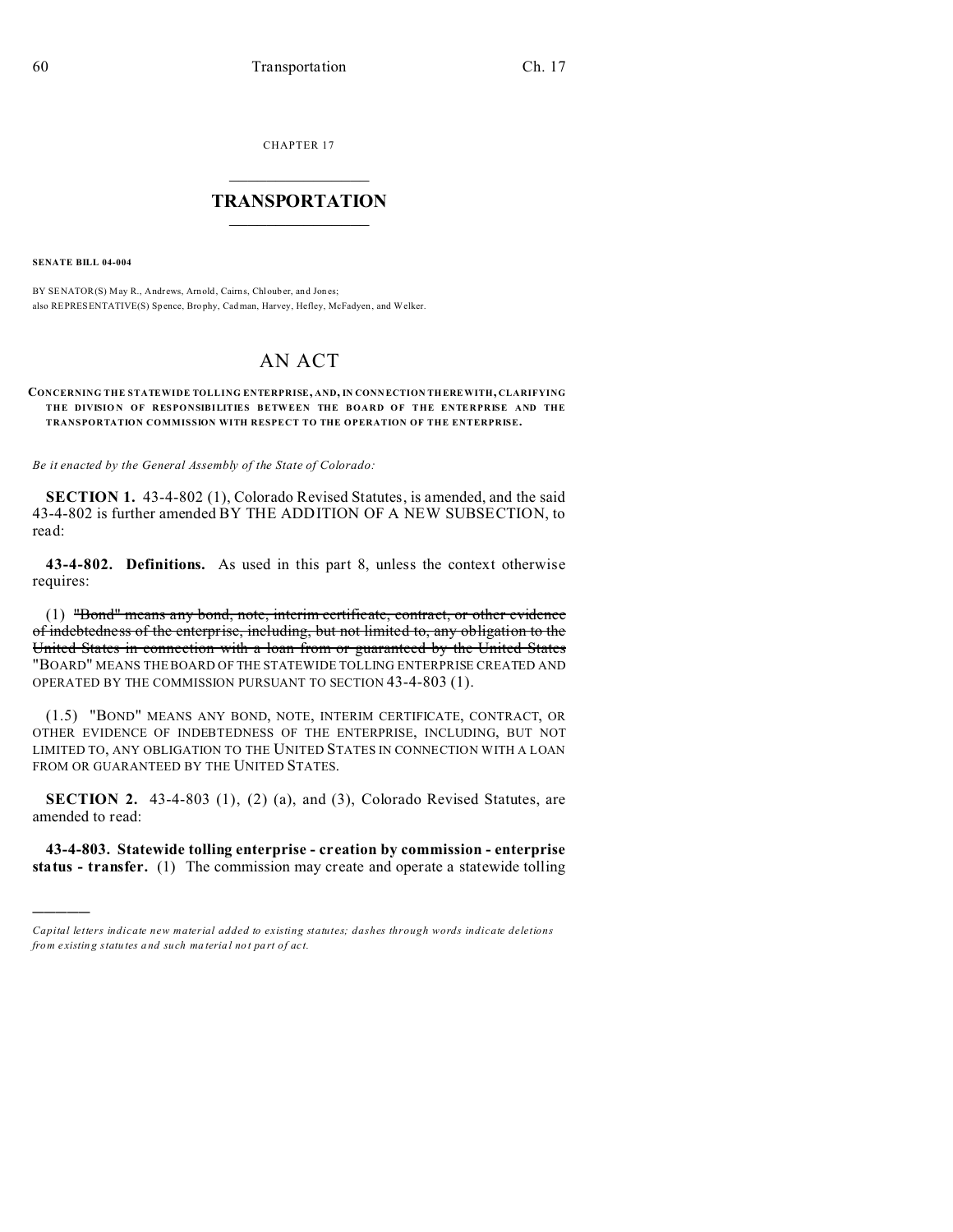## Ch. 17 Transportation 61

enterprise, which shall operate as a government-owned business within the department and shall be a division of the department. The commission shall serve as the board of the enterprise, but shall, with the consent of the executive director, appoint a director of the enterprise who shall possess qualifications as may be established by the commission and the state personnel board. The director shall oversee the discharge of all responsibilities of the enterprise and shall serve at the pleasure of the commission BOARD.

 $(2)$  (a) The enterprise and the commission when acting in its capacity as the board of the enterprise, shall constitute an enterprise for purposes of section 20 of article X of the state constitution so long as the enterprise retains the authority to issue revenue bonds and receives less than ten percent of its total annual revenues in grants, as defined in section 24-77-102 (7), C.R.S., from all Colorado state and local governments combined. So long as it constitutes an enterprise pursuant to this subsection  $(2)$ , the enterprise and the commission when acting as the board of the enterprise, shall not be subject to any provisions of section 20 of article X of the state constitution.

(3) The enterprise the commission when acting as the board of the enterprise, and the director shall exercise their powers and perform the duties specified in this part 8 under the department as if the same were transferred to the department by a **type 1** transfer, as such transfer is defined in the "Administrative Organization Act of 1968", article 1 of title 24, C.R.S.

**SECTION 3.** 43-4-804 (1), (3), and (4), Colorado Revised Statutes, are amended to read:

**43-4-804. Statewide tolling enterprise special revenue fund - creation separate highway accounts.** (1) A fund to be known as the statewide tolling enterprise special revenue fund is hereby created in the state treasury. All toll revenues received by the enterprise shall be deposited into the special fund. The enterprise also may deposit or permit others to deposit other moneys into the special fund, but in no event may revenues from any tax otherwise available for general purposes be deposited into the special fund. The state treasurer, after consulting with the commission in its capacity as the board, of the enterprise, shall invest any moneys in the special fund, including any surplus or reserves, but excluding any proceeds from the sale of bonds or earnings on such proceeds invested pursuant to section 43-4-809, that are not needed for immediate use. Such moneys may be invested in the types of investments authorized in sections 24-36-109, 24-36-112, and 24-36-113, C.R.S.

(3) The enterprise may expend moneys in the special fund to pay bonds of the enterprise, to fund the administration, planning, financing, construction, operation, maintenance, or repair of a toll highway. The enterprise may also expend moneys in the special fund to pay the costs and expenses of operating the enterprise. The commission BOARD shall have exclusive authority to budget and approve the expenditure of moneys in the special fund.

(4) Notwithstanding any other provision of this section, the commission BOARD shall designate a state toll highway, and moneys in the special fund that are derived from tolls shall only be expended to fund the administration, planning, design,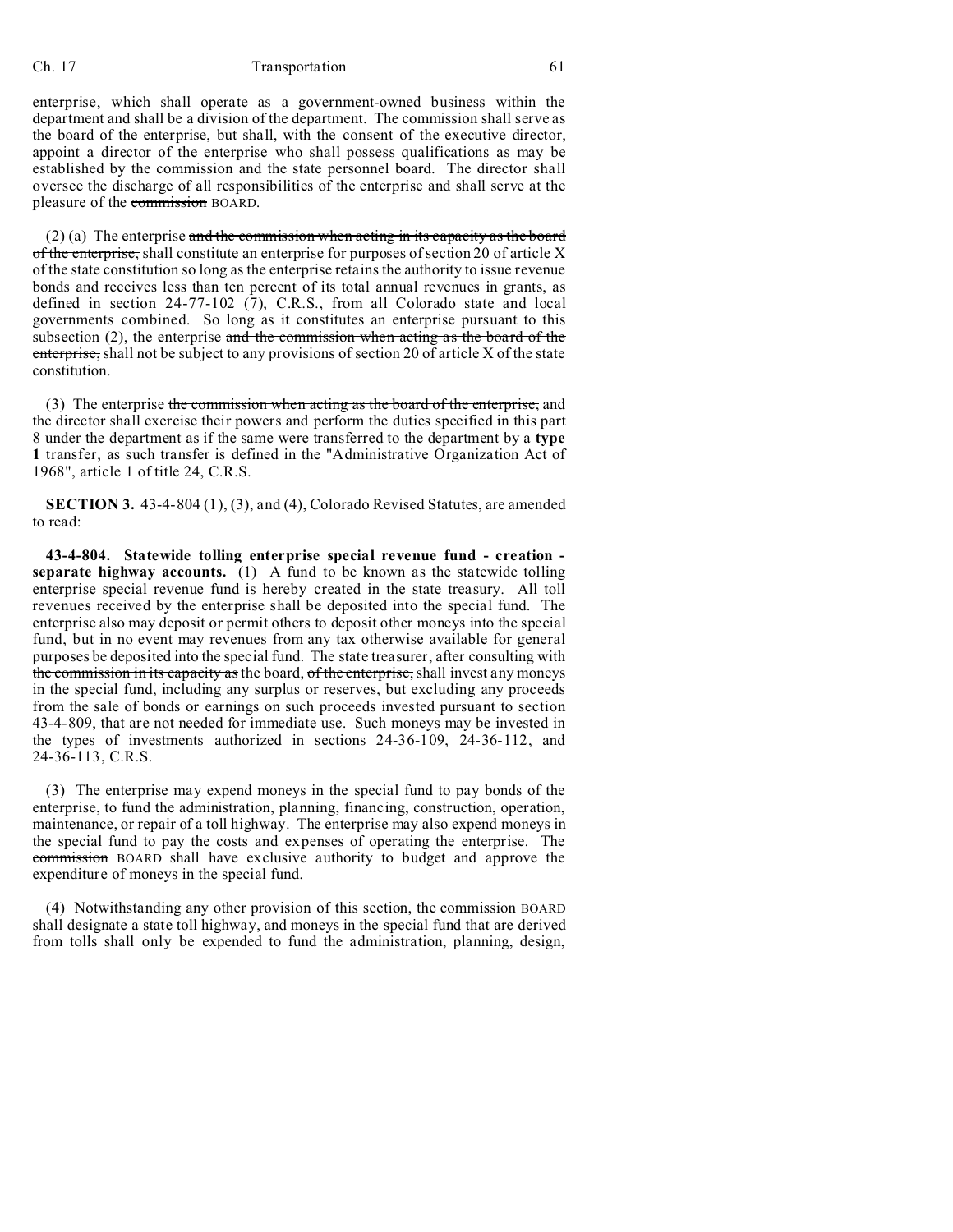62 Transportation Ch. 17

development, financing, construction, operation, maintenance, or repair of the state toll highway or to pay bonds of the enterprise that were issued to finance the state toll highway. Once the enterprise has paid the costs of constructing the state toll highway, including sufficient contingencies, paid all debt service on all bonds issued to finance the toll highway, and reimbursed the state highway fund for the amount of any state highway fund moneys transferred to the statewide tolling enterprise operating fund plus interest in accordance with section 43-4-805, the commission BOARD shall adjust toll rates in the corridor so that the amount of toll revenues to be generated is as close as possible to the amount required for the ongoing operation, maintenance, renewal, and replacement of the toll highway. A toll highway cannot eliminate previously existing highway lanes that have served vehicular traffic on a toll-free basis except pursuant to section 42-4-1012, C.R.S.

**SECTION 4.** The introductory portion to  $43-4-806$  (1) and  $43-4-806$  (1) (e), (2), and (3), Colorado Revised Statutes, are amended to read:

**43-4-806. Powers and duties of the board - annual report.** (1) The commission, in its capacity as the board of the enterprise, has the following powers and duties:

(e) To ESTABLISH, charge, and collect fees and charges for the use of other property of the enterprise;

(2) The commission, acting as the board of the enterprise, shall ensure unrestricted access by all vehicles to any toll highway and shall not require that a particular class of vehicles travel upon any toll highway, including a toll highway that provides additional capacity on an existing highway. A toll highway cannot eliminate previously existing highway lanes that have served vehicular traffic on a toll-free basis except pursuant to section 42-4-1012, C.R.S.

(3) No later than February 15, 2003, and no later than February 15 of each year thereafter, the commission ENTERPRISE shall present a report to the transportation and energy committee of the house of representatives and the transportation committee of the senate that COMMITTEES OF THE HOUSE OF REPRESENTATIVES AND THE SENATE THAT HAVE JURISDICTION OVER TRANSPORTATION. THE REPORT shall include a summary of the enterprise's activities for the previous year, a statement of current toll rates and any expected changes, a summary of the status of any current toll projects, a statement of the enterprise's revenues AND expenses, of the enterprise, and any recommendations for statutory changes that the commission ENTERPRISE deems necessary or desirable. The committees shall review the report and may recommend legislation. The report shall be public and shall be available on the website of the department on or before January 15 of the year in which the report is presented.

**SECTION 5.** 43-4-807 (1), (3), and (6), Colorado Revised Statutes, are amended to read:

**43-4-807. Bonds.** (1) The enterprise may, from time to time, issue bonds for any of its corporate purposes. The bonds shall be issued pursuant to resolution of the commission acting in its capacity as the board of the enterprise and shall be payable solely out of all or a specified portion of the moneys in the special fund.